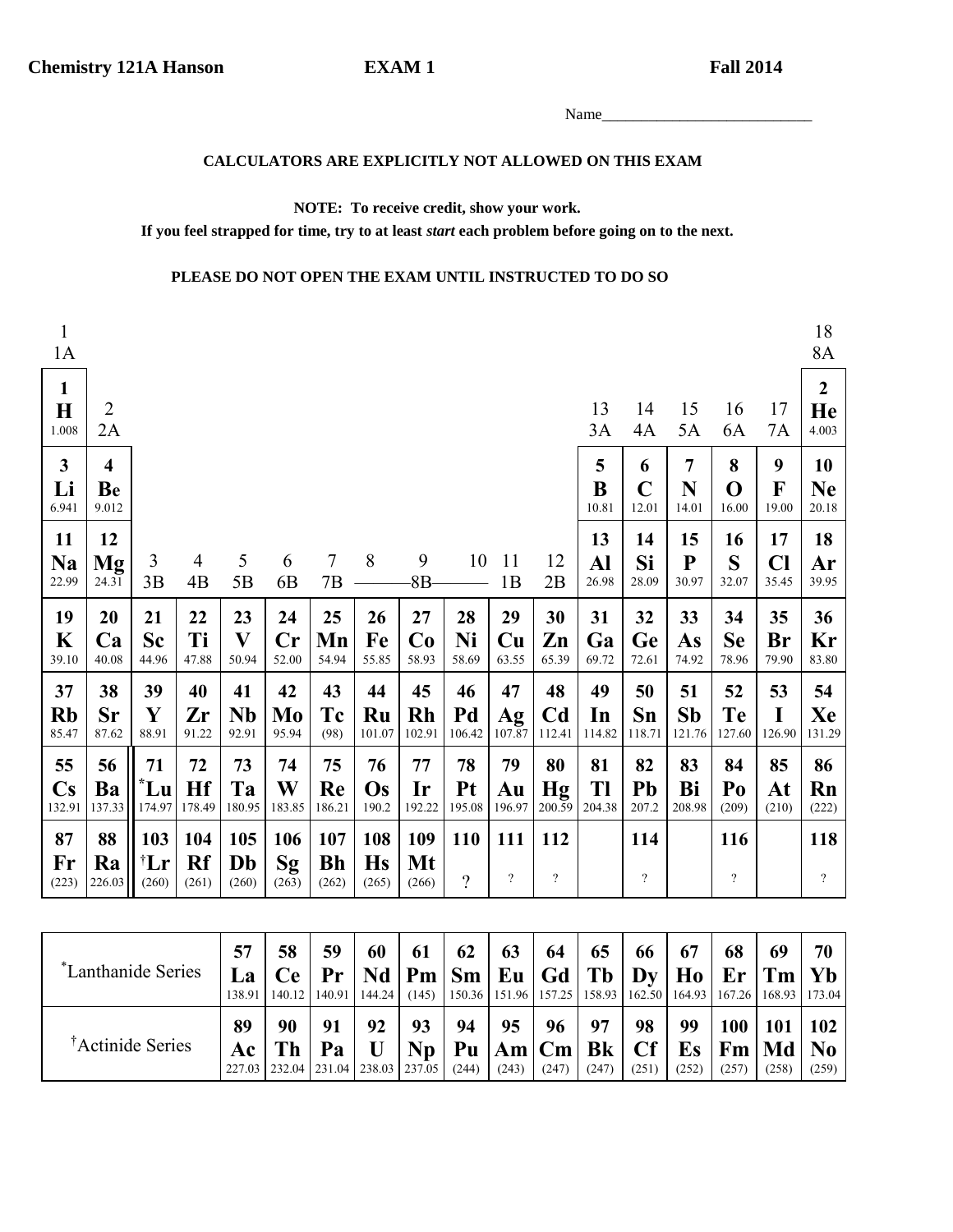## (16) 1. Define **and give one example** of each:

a. *element*

b. *compound*

c. *allotrope*

d. *solution*

(16) 2. Fill in the blank with the best word or number you can think of. In this world, just about everything we see is a (a)\_\_\_\_\_\_\_\_\_\_\_\_\_\_\_\_\_\_\_\_\_\_\_\_\_ because it contains more than one chemical substance. Even the purest diamond contains more than one (b)\_\_\_\_\_\_\_\_\_\_\_\_\_\_\_\_\_\_ of carbon -- for example, carbon-(c)\_\_\_\_\_ and carbon-(d)\_\_\_\_\_, which differ only in their number of (e)\_\_\_\_\_\_\_\_\_\_\_\_\_\_\_\_\_. And a pure substance such as water can be present as more than one  $(f)$   $\longrightarrow$  in which case we say that we have a (g) (h; same as a)\_\_\_\_\_\_\_\_\_\_\_\_\_\_\_\_\_\_\_\_\_\_\_\_\_\_. /32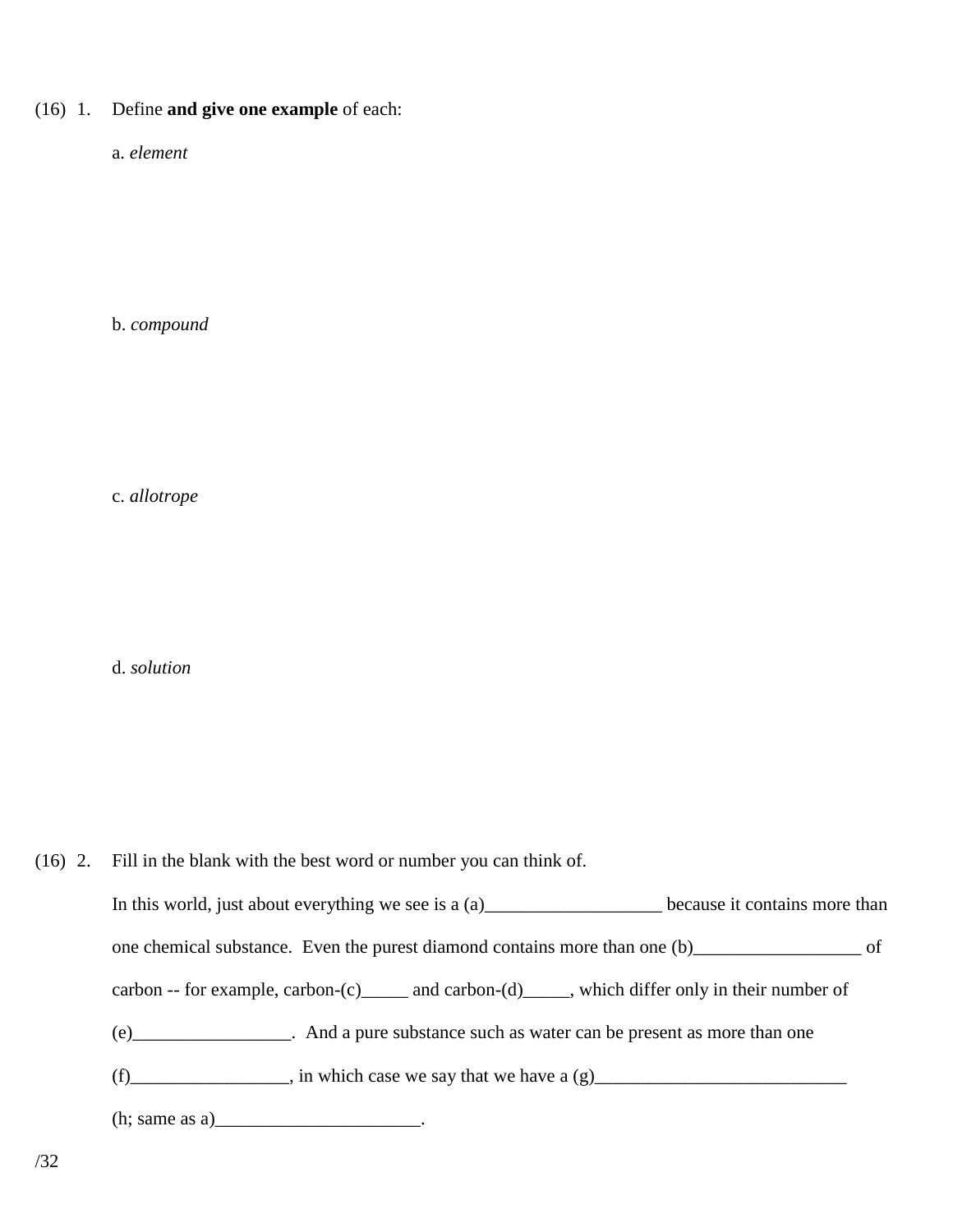- (30) 3. Lay out the calculation in each case using a sequence of conversion factors, and indicate how many significant figures should be used to express the answer. Do not attempt to solve it by hand.
	- a. How many mg of a aspirin are in a 35.0 kg of aspirin?

b. How many grams of AuCl are required to make 25 mL of a solution that is 10 mg/L using a volumetric flask?

 c. The size of a standard gold bar is 7.00 inches by 3.625 inches by 1.75 inches. If the density of gold is 19.31 g/cm<sup>3</sup>, and gold sells for \$1,216.60 a troy ounce, how much is a standard gold bar worth? (1 troy ounce is 31.1034768 grams; 1 inch is 2.54 cm.

.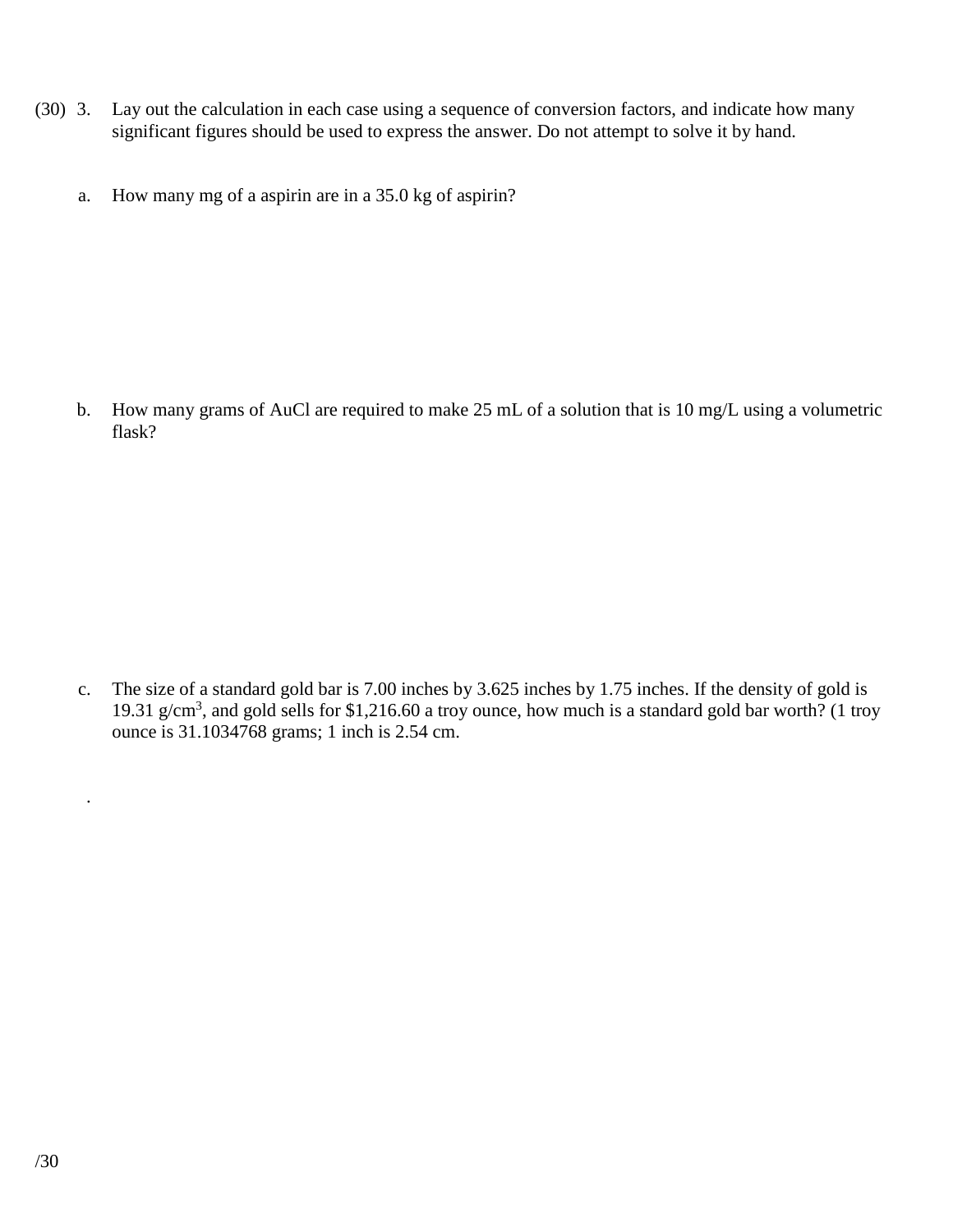(12) 4. In each case below, name the compound or give its chemical formula, as appropriate.

| a.            | aluminum nitrate                                                                                                      |                   |
|---------------|-----------------------------------------------------------------------------------------------------------------------|-------------------|
| b.            | <u> 1980 - Johann Barn, mars eta bainar eta industrial eta industrial eta industrial eta industrial eta industria</u> | FeCO <sub>3</sub> |
| $C_{\bullet}$ |                                                                                                                       | SO <sub>3</sub>   |
| d.            | mercury(I) hydroxide [CAREFUL!]                                                                                       |                   |
| e.            | <u> 1989 - Johann Harry Harry Harry Harry Harry Harry Harry Harry Harry Harry Harry Harry Harry Harry Harry Harry</u> | BeF <sub>2</sub>  |
| f.            | calcium hydrogensulfate                                                                                               |                   |
|               |                                                                                                                       |                   |

(10) 5. In each case, convert the number to standard scientific notation and indicate the number of significant figures indicated or implied by the measurement:

a. 102.0

# b. 0.0040560

- c.  $70 \degree C$  (as measured on a typical thermometer)
- d. 50 mL (as measured with a volumetric flask)
- e.  $4030.0 \times 10^{-3}$

(exam continued on the next page)